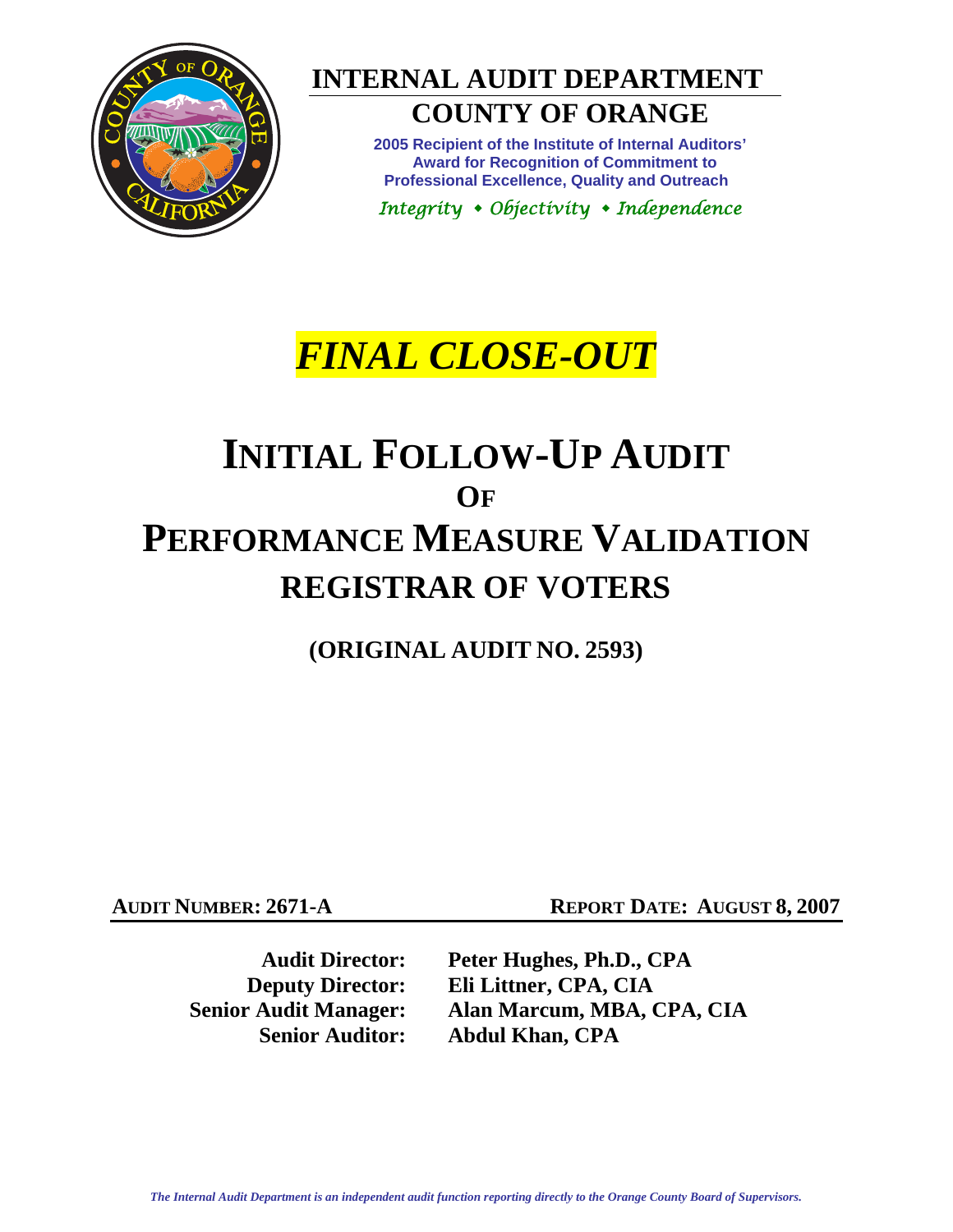## *Final Close-Out*

### **Initial Follow-Up Audit of Performance Measure Validation Registrar of Voters**

**Original Audit No. 2593** 

## **TABLE OF CONTENTS**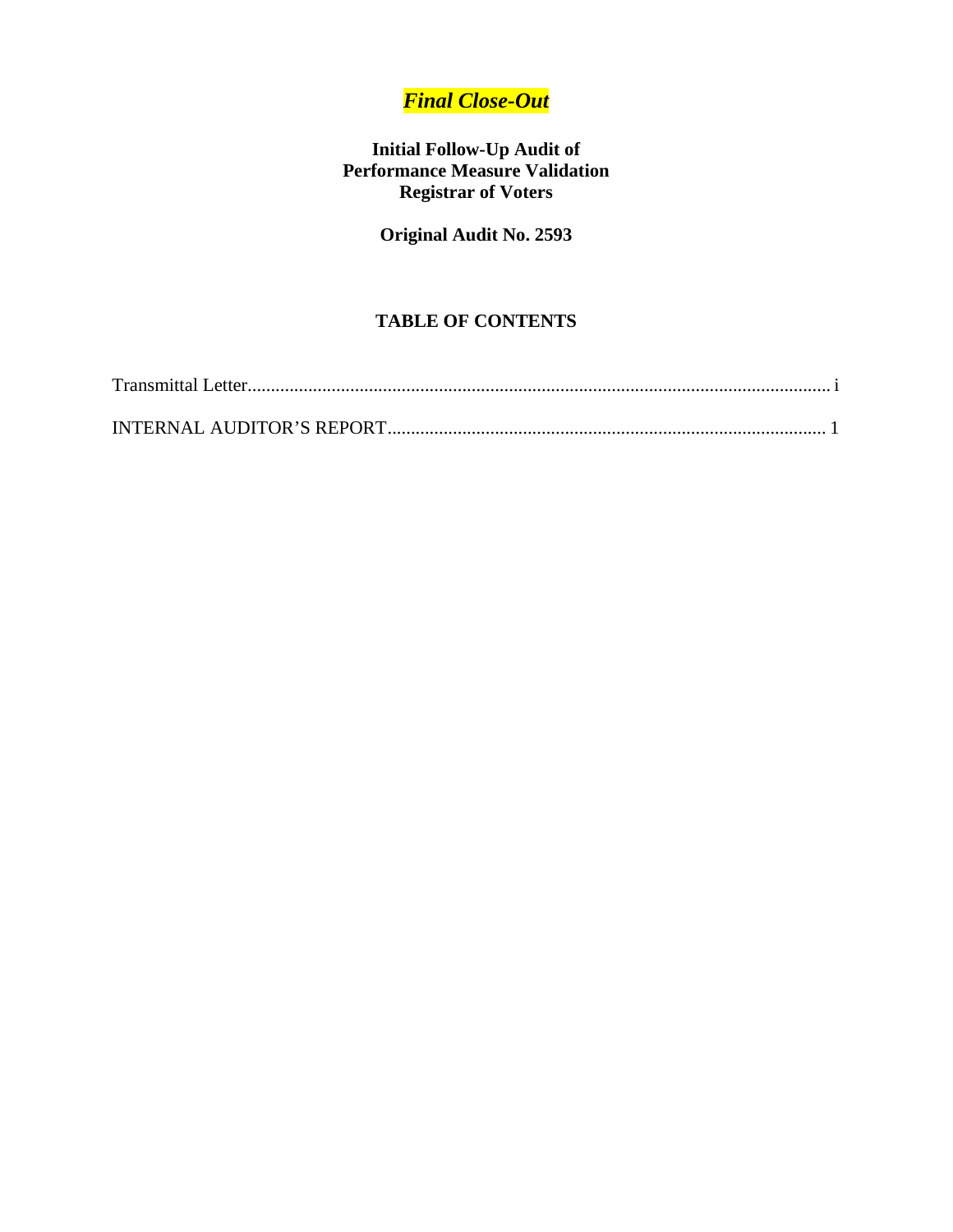<span id="page-2-0"></span> *Independence Objectivity Integrity* 



*Providing Facts and Perspectives Countywide* 

#### **OFFICE OF THE DIRECTOR**

#### **DR. PETER HUGHES**

**PH.D., MBA, CPA,**  Certified Compliance & Ethics Professional (CCEP) Certified Information Technology Professional (CITP) Certified Internal Auditor (CIA) Certified Fraud Examiner (CFE)

#### **E-MAIL: peter.hughes@iad.ocgov.com**

**ELI LITTNER DEPUTY DIRECTOR** CPA, CIA, CFE, Certified Fraud Specialist (CFS), Certified Information Systems Auditor (CISA)

> **MICHAEL J. GOODWIN SENIOR AUDIT MANAGER** CPA, CIA

**ALAN MARCUM SENIOR AUDIT MANAGER** MBA, CPA, CIA, CFE

**AUTUMN MCKINNEY SENIOR AUDIT MANAGER** CPA, CIA, CISA Certified Government Financial Manager (CGFM)

**HALL OF FINANCE & RECORDS 400 CIVIC CENTER DRIVE WEST BUILDING 12, ROOM 232 SANTA ANA, CA 92701** 

www.ocgov.com/audit

**(714) 834-5475 (714) 834-2880 Fax** 

**OC FRAUD HOTLINE (714) 834-3608** 

#### **COUNTY OF ORANGE BOARD OF SUPERVISORS' INTERNAL AUDIT DEPARTMENT**

#### **Transmittal Letter**

Audit No. 2671-A

August 8, 2007

TO: Neal Kelley, Registrar of Voters

FROM: Peter Hughes, Ph.D., CPA, Director  $1101$ Internal Audit Department

SUBJECT: Initial and Final Close-Out Follow-Up Audit of Performance Measure Validation of Registrar of Voters, Original Audit No. 2593, Issued September 7, 2006

We have completed an Initial and Final Follow-Up Audit of Performance Measure Validation of the Registrar of Voters. Our audit was limited to reviewing, as of the 2007 Annual Report (Business Plan), actions taken to implement the five (5) recommendations in our audit report dated September 7, 2006. The results of our Follow-Up Audit are discussed in the **Internal Auditor's Report** following this transmittal letter. Because satisfactory corrective action has been taken for all audit recommendations, this report represents the final close-out of the original audit.

Each month I submit an **Audit Status Report** to the Board of Supervisors (BOS) where I detail any material and significant audit findings released in reports during the prior month and the implementation status of audit recommendations as disclosed by our Follow-Up Audits. Accordingly, the results of this audit will be included in a future report to the BOS.

Other recipients of this report: Members, Board of Supervisors Members, Audit Oversight Committee Thomas G. Mauk, County Executive Officer Alisa Drakodaidis, Deputy CEO, Infrastructure/Environmental Services Foreperson, Grand Jury Darlene J. Bloom, Clerk of the Board of Supervisors